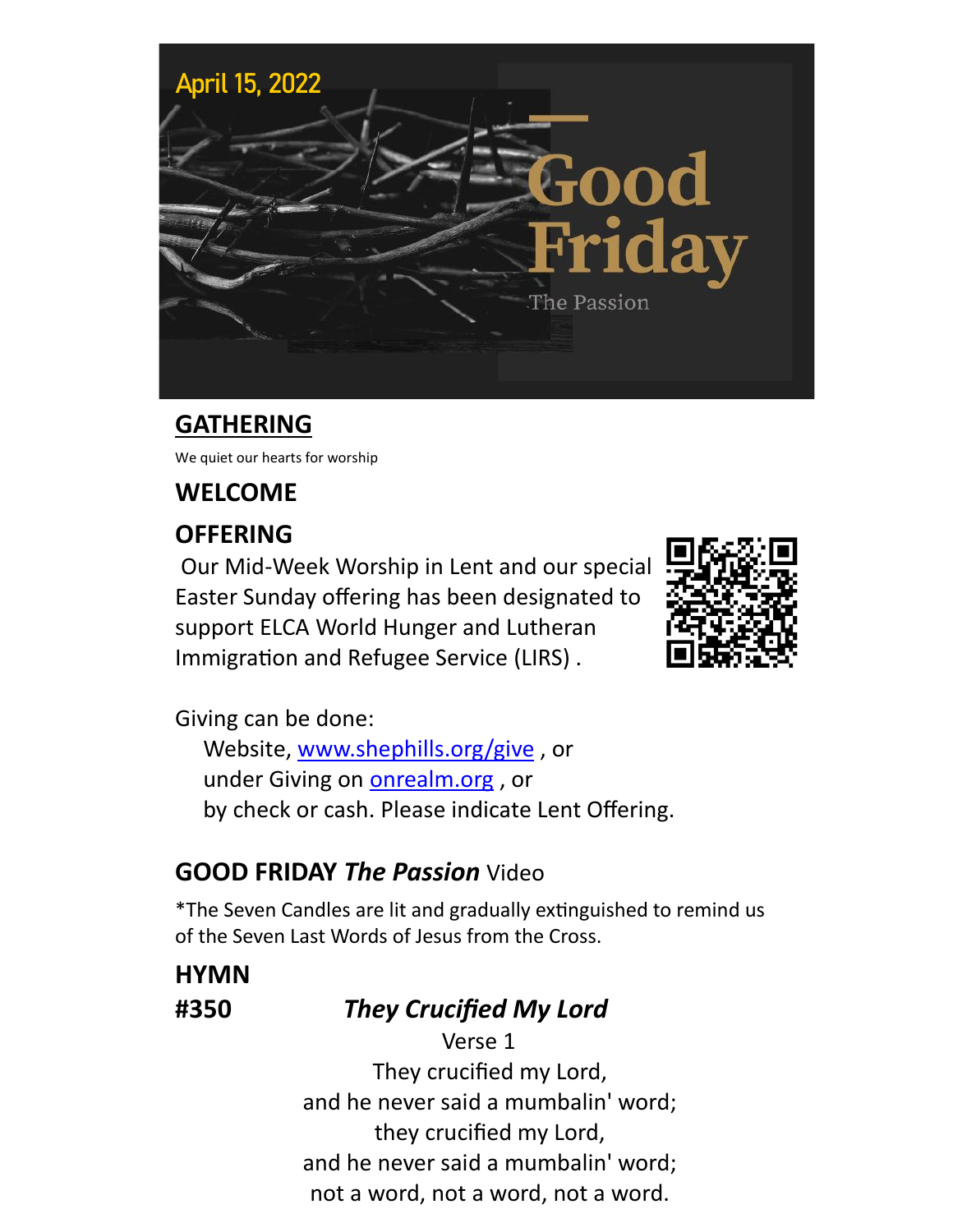#### Verse 2

 They nailed him to a tree, and he never said a mumbalin' word; they nailed him to a tree, and he never said a mumbalin' word; not a word, not a word, not a word.

#### Verse 3

 They pierced him in the side, and he never said a mumbalin' word; they pierced him in the side, and he never said a mumbalin' word; not a word, not a word, not a word.

#### Verse 4

 The blood came streamin' down, and he never said a mumbalin' word; the blood came streamin' down, and he never said a mumbalin' word; not a word, not a word, not a word.

#### Verse 5

 He hung his head and died, and he never said a mumbalin' word; he hung his head and died, and he never said a mumbalin' word; not a word, not a word, not a word.

#### **SCENE 1** Jesus Before Pilate...Mark 15:1-15

When morning came, the chief priests met in council with all the Jewish leaders. They bound Jesus, led Him away, and turned Him over to the Roman governor, Pilate.

-- Pilate asked: "Are You the King of the Jews?" Jesus answered... You have said so.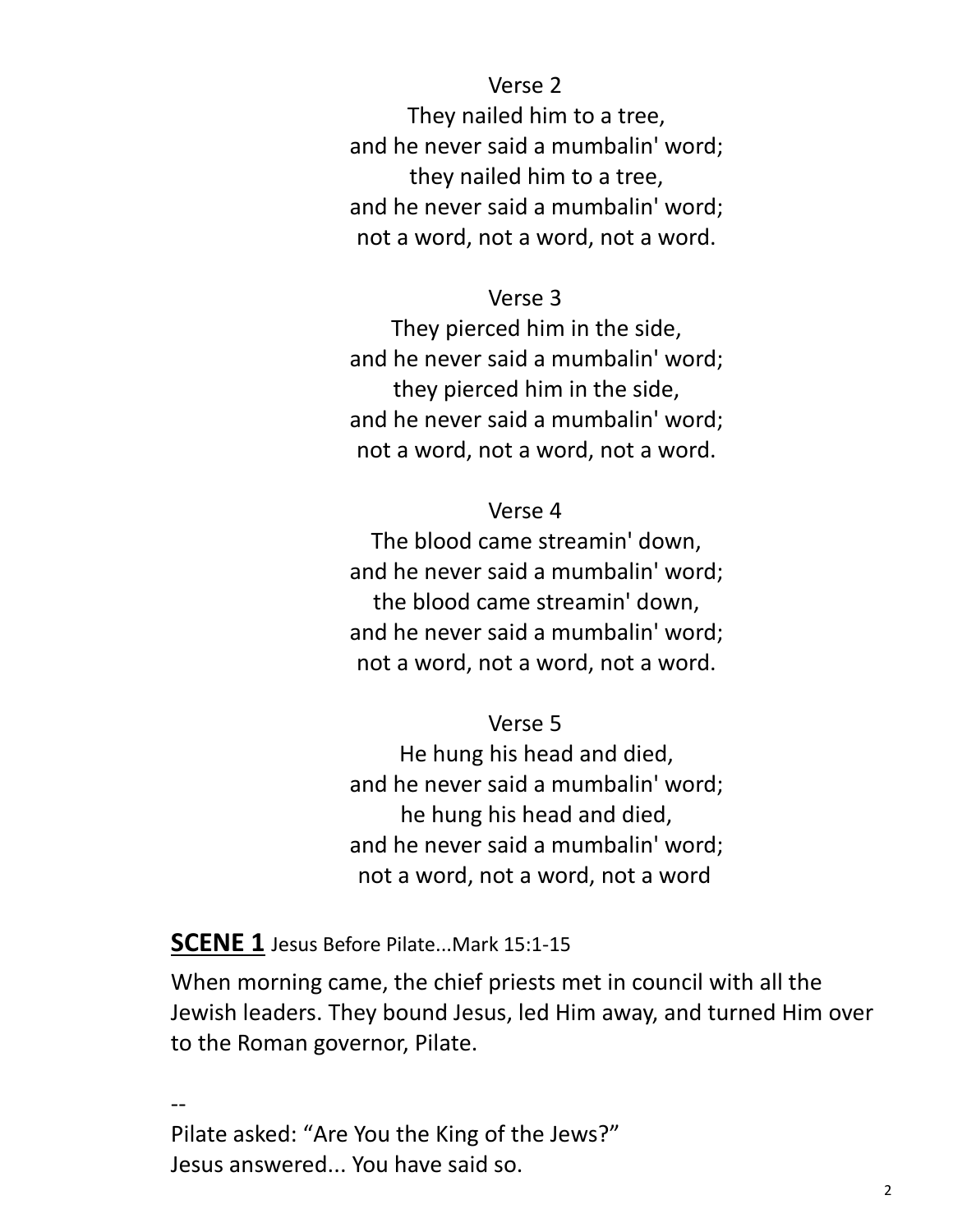The chief priests went on to accuse Jesus of many things, but Jesus simply stood quietly.

Pilate demanded... Do You have anything to say? How do you respond to all these

charges that have been made against You?

--

But Jesus said nothing more, and Pilate was astonished. Now it was his custom at that feast that Pilate should release one prisoner from custody, whomever the people most desired.

--

There was one rebel from those imprisoned for insurrection against the Roman occupation. He had committed murder during an uprising. His name was Barabbas. A crowd had gathered in front of Pilate's judgment seat to request that Pilate follow his usual custom.

--

Pilate turned to them and shouted... Why don't I release to you the King of the Jews?

--

He knew that the chief priests had delivered Jesus because they were threatened by Him, not because Jesus was a criminal. But priests moved among the crowd and persuaded them to call for Barabbas instead.

--

Pilate, with sarcasm asked...Then what do you want me to do with the King of the Jews?

## **All: Crucify Him, crucify Him!**

--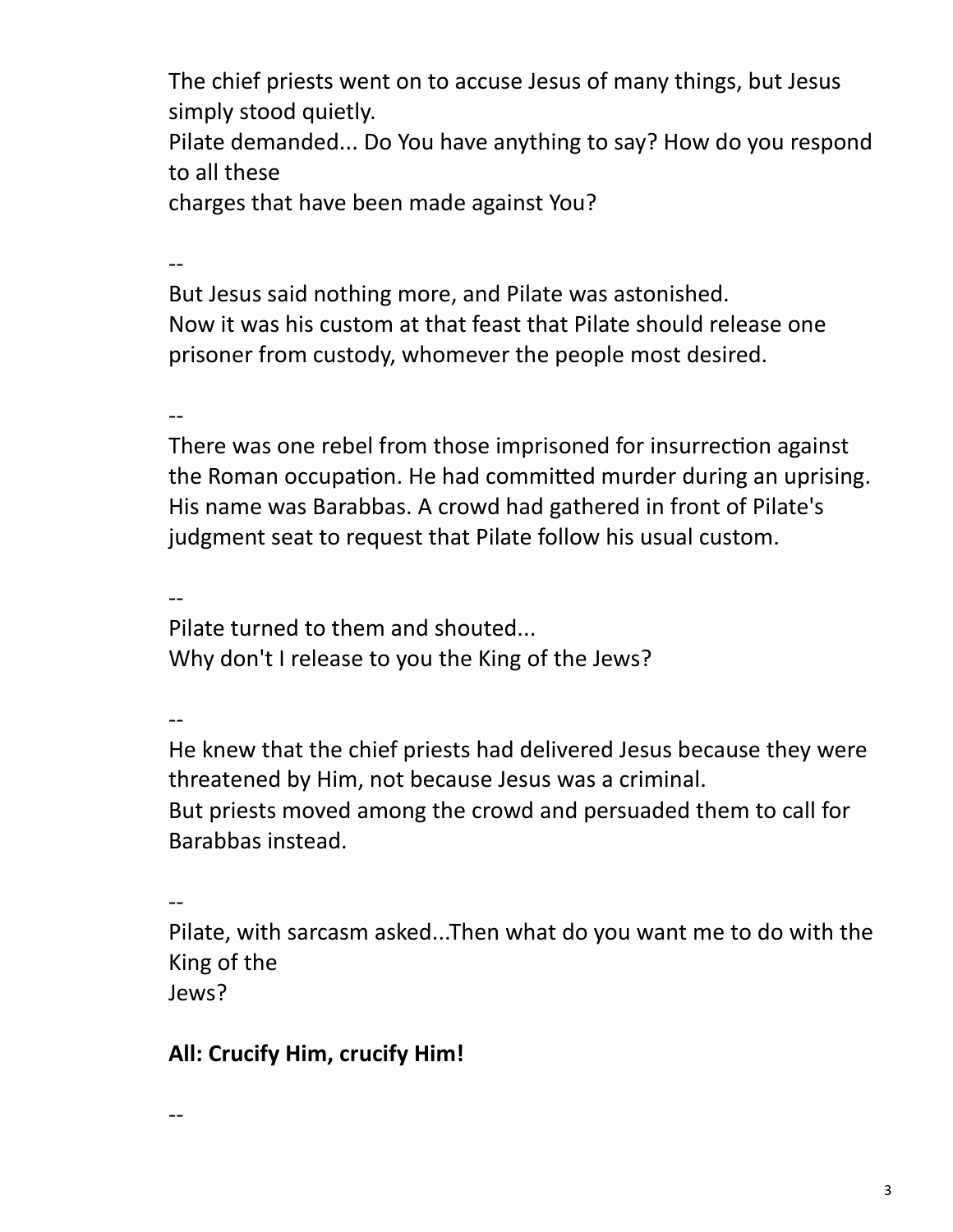But now he called to them. Pilate continued... Why? What has He done to deserve such a sentence?

**All:** (crying all the louder): **Crucify Him, crucify Him!** 

## **POUNDING OF NAILS** 3x

## **SPECIAL MUSIC** Strings *Were You There*

*\*First candle is extinguished*

## **SCENE 2** The Crucifixion...Mark 15:16-32

When Pilate saw that he could not persuade the crowd to change its mind, he released Barabbas to them and had Jesus publicly whipped, which was the normal prelude to crucifixion.

--

Then he had Jesus led away to be crucified. The soldiers took Him into the headquarters of the governor; and the rest of the soldiers in the detachment gathered there, hundreds of them.

--

They put a purple robe on Him and made a crown of thorns that they forced onto His head, and they began to cry out in mock salute.

Soldiers (Choir): Hail to the King of the Jews!

--

For a long while they beat Him on the head with a reed, spat upon Him, and knelt down as if to honor Him, When they had finished mocking Him, they stripped off His purple robe and put His own clothes back on Him. Then they took Him away to be executed.

--

Along the way, they met a man from Cyrene, Simon (the father of Rufus and Alexander), who was coming in from the fields; and they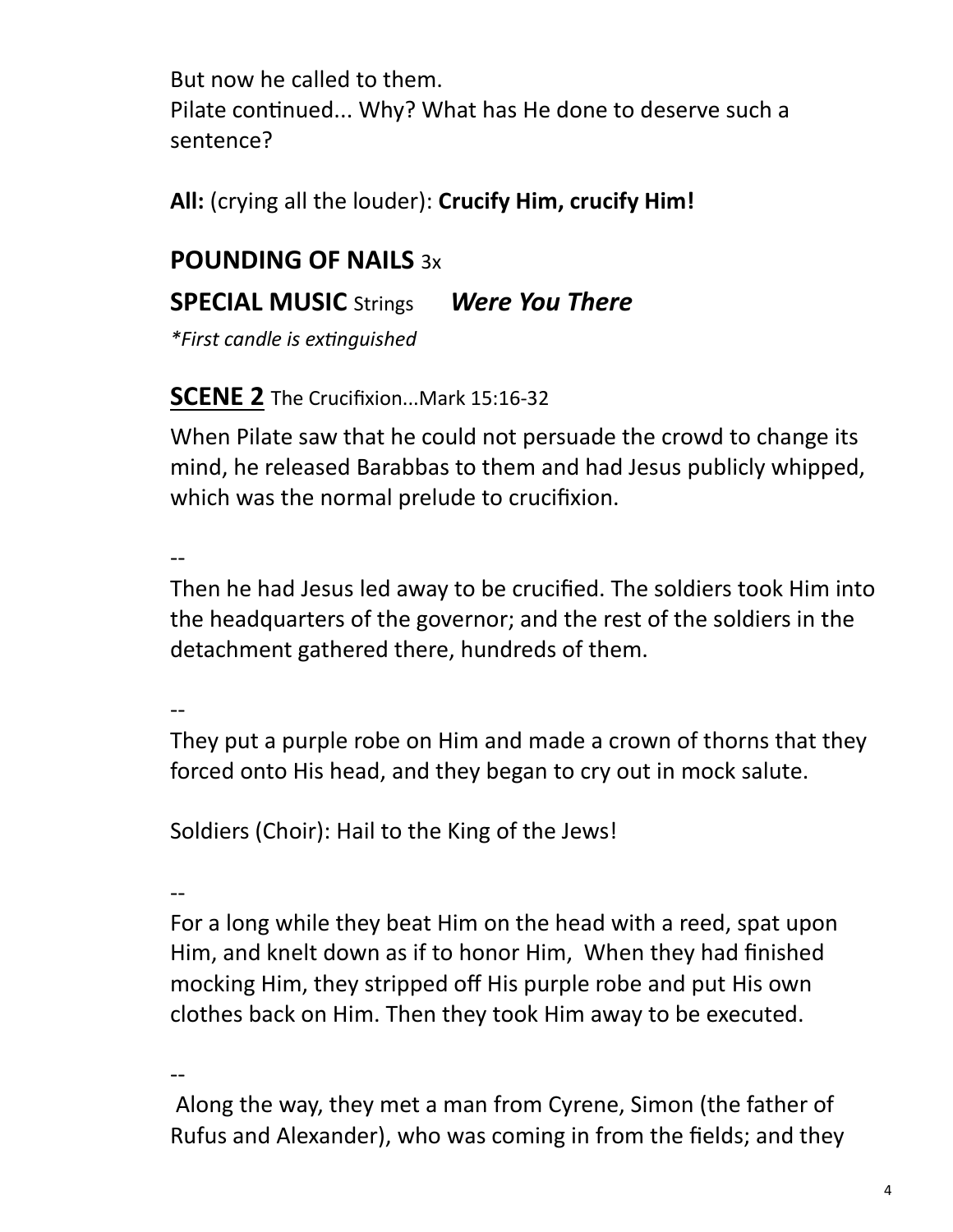ordered him to carry the heavy crossbar of the cross. And so they came at last to the execution site, a hill called Golgotha, which means the "Place of a Skull."

--

The soldiers offered Jesus wine mixed with myrrh to dull His pain, but He refused it. And so they crucified Him, divided up His clothes, and cast lots (an ancient

equivalent of rolling dice) to see who would keep the clothes they had stripped from Him.

--

His crucifixion began about nine o'clock in the morning. **POUNDING OF NAILS** 3x

Over His head hung a sign that indicated the charge for which He was being crucified. It read, "THE KING OF THE JEWS." On either side of Him were two insurgents who also had received the death penalty. [ And the Hebrew Scripture was completed that said, "He was considered just another criminal."]

## **HYMN #351** *O Sacred Head, Now Wounded*

Verse 1 - **All** O sacred head, now wounded, with grief and shame weighed down, now scornfully surrounded with thorns, thine only crown;

O sacred head, what glory, what bliss till now was thine! Yet, though despised and gory, I joy to call thee mine.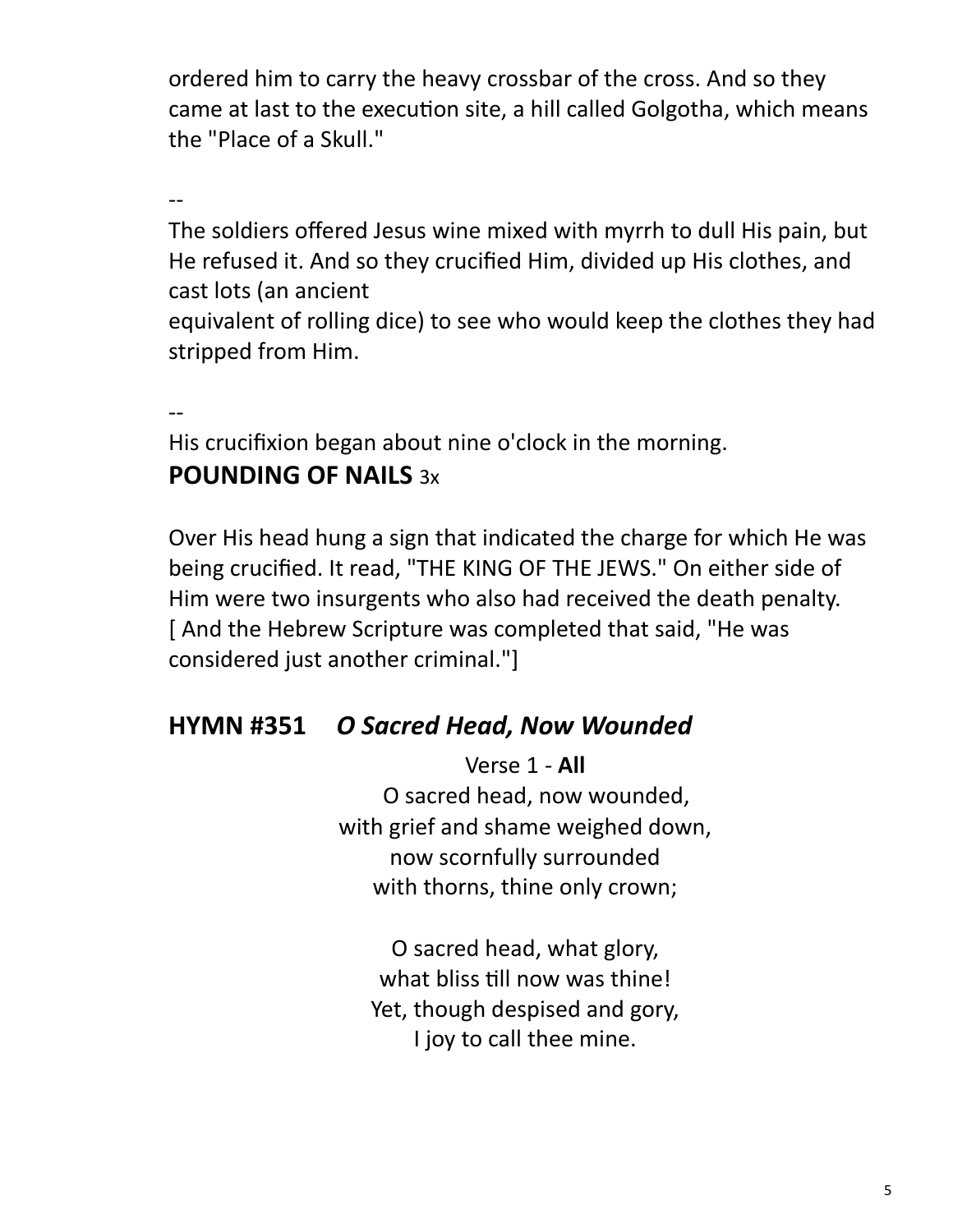#### Verse 2 - **All**

 How pale thou art with anguish, with sore abuse and scorn; how does thy face now languish, which once was bright as morn!

Thy grief and bitter passion were all for sinners' gain; mine, mine was the transgression, but thine the deadly pain.

Verse 3 - **Choir** What language shall I borrow to thank thee, dearest friend, for this thy dying sorrow, thy pity without end?

Oh, make me thine forever, and should I fainting be, Lord, let me never, never outlive my love to thee.

## Verse 4 - **All**

 Lord, be my consolation; shield me when I must die; remind me of thy passion when my last hour draws nigh.

These eyes, new faith receiving, from thee shall never move; for all who die believing die safely in thy love.

*\*Second candle is extinguished*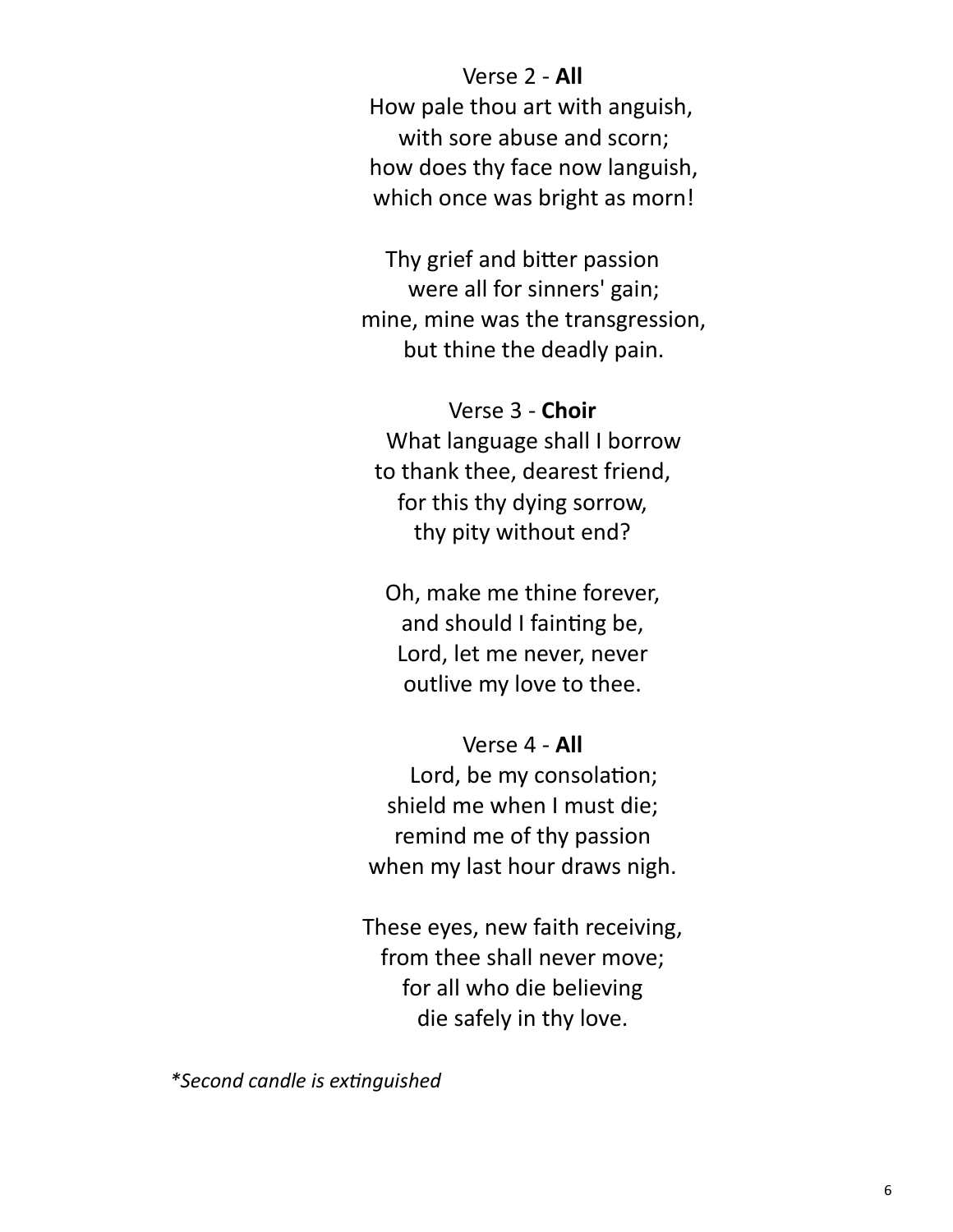**SCENE 3** Jesus on the Cross...Mark 15:33-36

Those passing by on their way into or out of Jerusalem insulted and ridiculed Him.

-- Some in the Crowd asked:

(Trio of Choir Women): "So You're the one who was going to destroy the temple and rebuild it in three days?: Well, if You're so powerful, then why don't You rescue Yourself? Come on down from the cross!"

--

The Chief Priests and Scribes said: (Trio of Choir Men): "He rescued others, but He can't rescue Himself.

Let the Anointed-the King of Israel-come down from the cross now, and we will see it and believe.

--

Even the insurgents who were being crucified next to Him taunted Him and reviled Him. At noon, the day suddenly darkened for three hours across the entire land. Sometime around three o'clock Jesus called out in a loud voice.

"Eloi, Eloi, lama sabachthani?"

Jesus was speaking, as in the psalms, "My God, My God, why have You turned Your back on Me?"

--

\*Some of those standing nearby misunderstood Him. They said (Choir): "Hey, He's calling for Elijah."

--

One of them filled a sponge with wine that had turned to vinegar and lifted it to Jesus' lips on a stick so He could drink.

(Choir Member): "Let's see if Elijah will come to take Him down."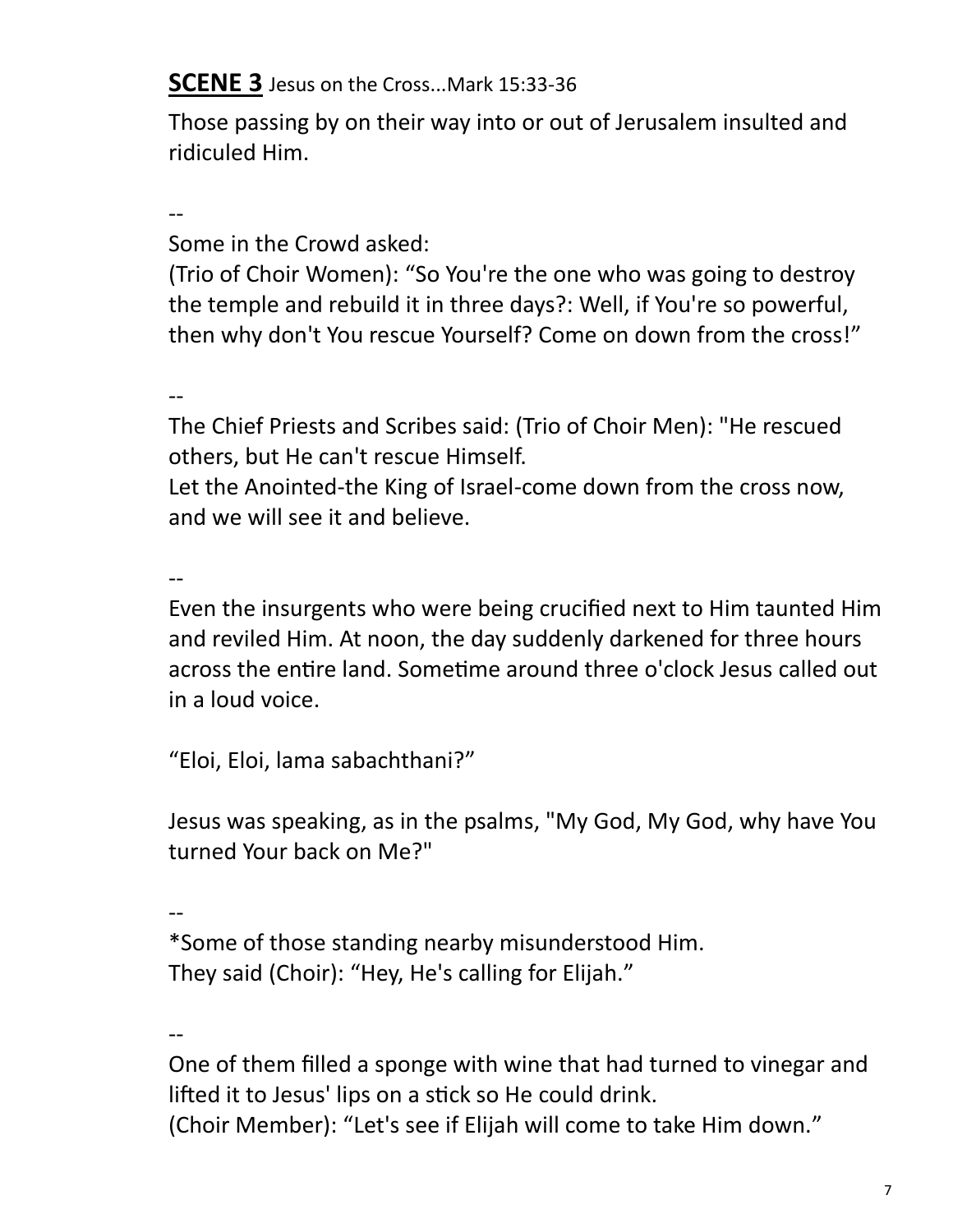## **POUNDING OF NAILS** 3x

## **HYMN** *Amazing Love*

Verse 1 My Lord what love is this That pays so dearly That I the guilty one May go free

*Refrain* Amazing love O what sacrifice The Son of God giv'n for me My debt He pays and my death He dies That I might live That I might live

> Verse 2 And so they watched Him die Despised rejected But oh the blood He shed Flowed for me *Refrain*

Verse 3 And now this love of Christ Shall flow like rivers Come wash your guilt away Live again *Refrain*

*\*Third candle is extinguished*

**SCENE 4** The Death of Jesus...Mark 15:37-39

Then Jesus cried out with a loud voice, and He took His last breath. \*\* At that moment, the curtain in the temple was torn in two from top to bottom.

The Roman Centurion, the soldier in charge of the executions, stood in front of Jesus, heard His words, and saw the manner of His death.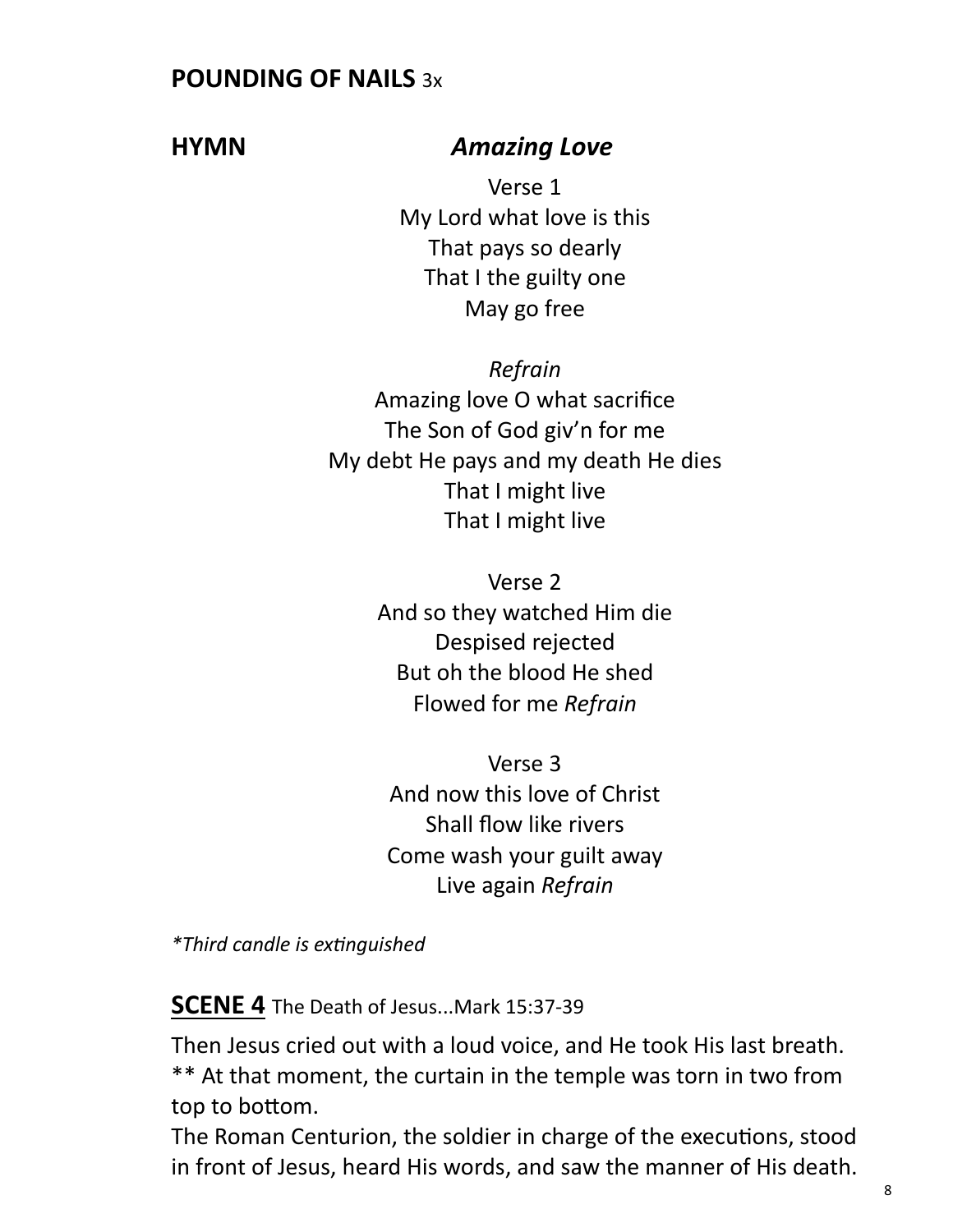He said **"**Surely this man was the Son of God!"

--

Off in the distance, away from the crowds, stood some women who knew and had followed Jesus, including Mary Magdalene and Mary the mother of the younger James, Joses, and Salome. These were women who used to care for Him when He was in Galilee, and many other women who had followed Jesus to Jerusalem joined them.

## **POUNDING OF NAILS** 3x

## **SPECIAL MUSIC** Choir *Ave Verum* **Mozart**

*\*Fourth candle is extinguished*

**SCENE 5** Jesus is Taken Down from the Cross...Mark 15:40-45

Evening came. The crucifixion had taken place on preparation day, Friday, before the Jewish Sabbath began at sundown.

--

Joseph of Arimathea, a member of the ruling council who was also a believer anxiously waiting for the kingdom of God, went to Pilate and boldly asked for the body of Jesus.

--

Pilate could not believe Jesus was already dead, so he sent for the Centurion, who confirmed it. Then Pilate gave Joseph permission to take the body.

--

Joseph had the body wrapped in a linen burial cloth he had purchased and laid Him

in a tomb that had been carved out of rock.

## **POUNDING OF NAILS** 3x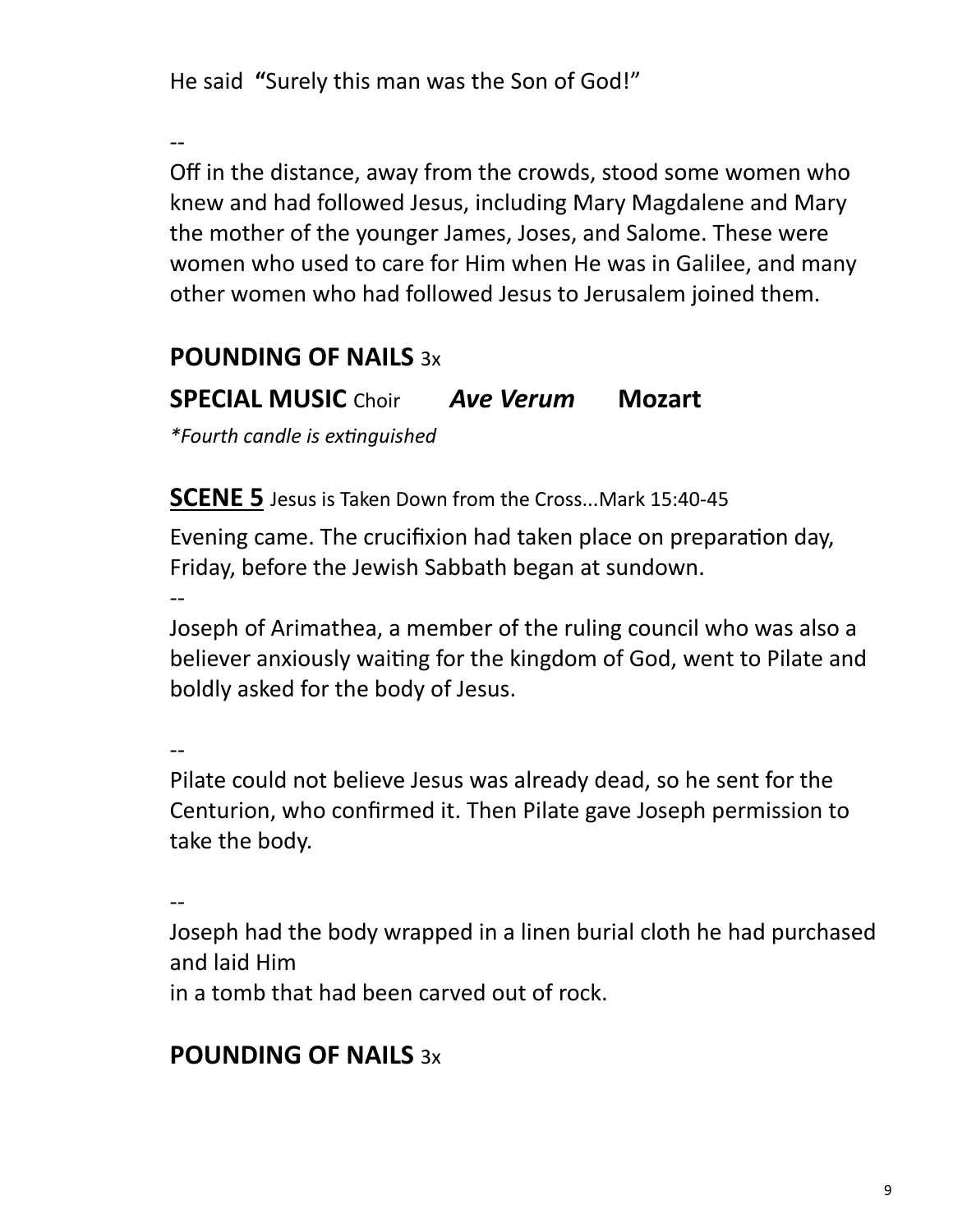#### **HYMN #349** *Ah, Holy Jesus*

Verse 1 - **All**

 Ah, holy Jesus, how hast thou offended that we to judge thee have in hate pretended? By foes derided, by thine own rejected, O most afflicted.

#### Verse 2 - **Strings**

 Who was the guilty? Who brought this upon thee? Alas, my treason, Jesus, hath undone thee. 'Twas I, Lord Jesus, I it was denied thee; I crucified thee.

#### Verse 4 - **All**

 For me, kind Jesus, was thine incarnation, thy mortal sorrow, and thy life's oblation; thy death of anguish and thy bitter passion, for my salvation.

#### Verse 5 - **All**

 Therefore, kind Jesus, since I cannot pay thee, I do adore thee, and will ever pray thee; think on thy pity and thy love unswerving, not my deserving.

*\*Fifth candle is extinguished*

**SCENE 6** The Tomb is Sealed...Mark 15:46-47 Joseph had a stone rolled over the opening to seal it.

Mary Magdalene and Mary the mother of Jesus were watching as the body was interred.

## **POUNDING OF NAILS** 3x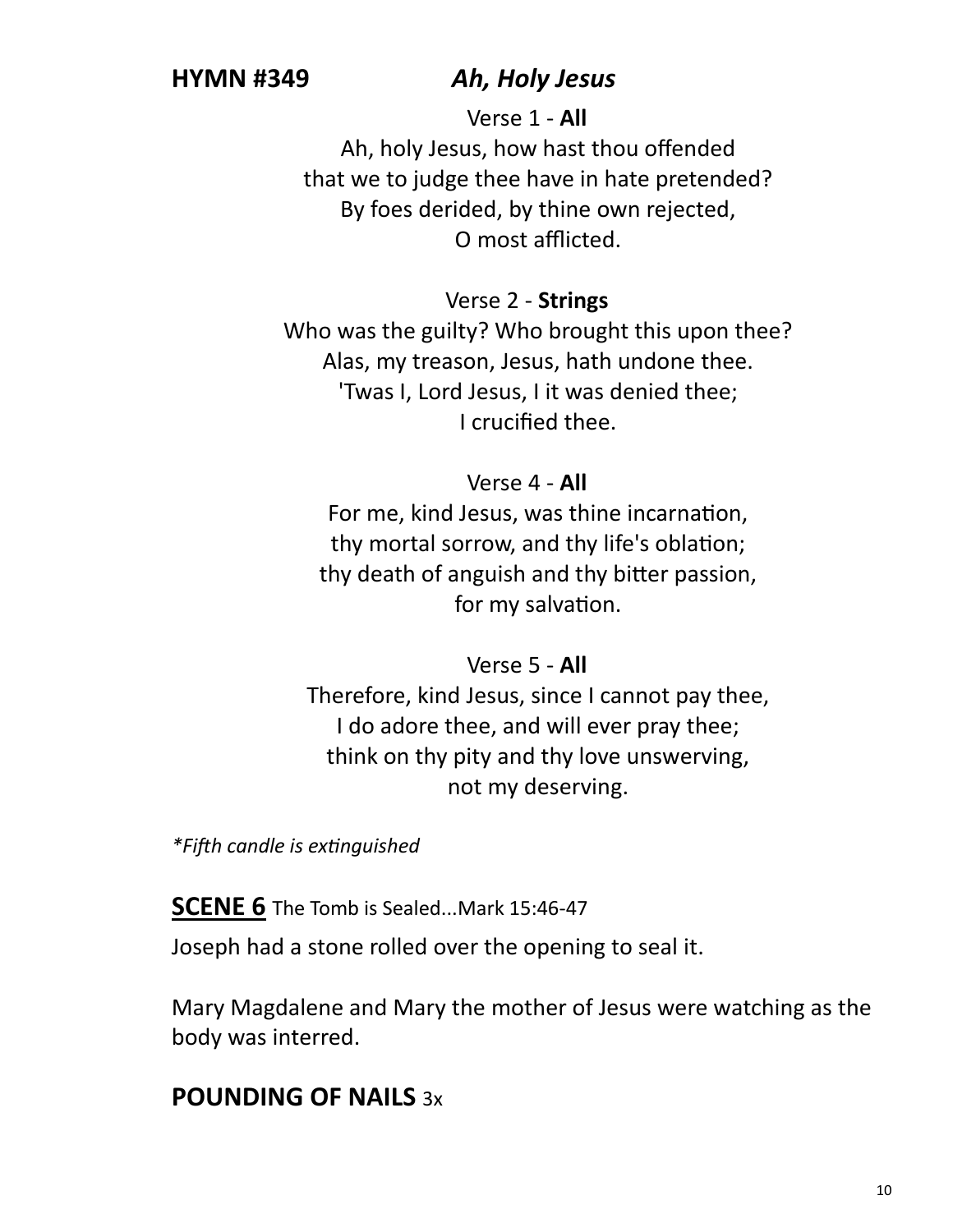*\*Sixth candle is extinguished*

## **SPECIAL MUSIC** Strings *Adagio in G Minor* **attributed to Tomaso Albinoni**

*\*Christ Candle Recessional* 

## **TOLLING OF THE BELL...33 CHIMES**

This represents each year of Jesus' life on earth.

*\*Christ Candle Processional* 

## *PLEASE LEAVE IN SILENCE Our Journey to the Cross Continues with Holy Saturday*

#### **Holy Week**

Prayer Walk (Shepherd's Garden during daylight hours)

## **Easter Worship, April 16**

5:30 pm (Courtyard)

## **Easter Worship, April 17**

Breakfast 8-10 am (Activity Center) 7:00 am Sunrise (Worship Center) 8:00 am (Sanctuary) 9:30 am (Courtyard) 11:00 am (Sanctuary/Livestream)

Church office will be closed on Easter Monday, April 18, 2022.

# *Have a Blessed Week!*

Shepherd of the Hills Lutheran 3525 Bee Caves Rd, Austin TX +1 512-327-3370 [www.shephills.org](http://www.shephills.org)